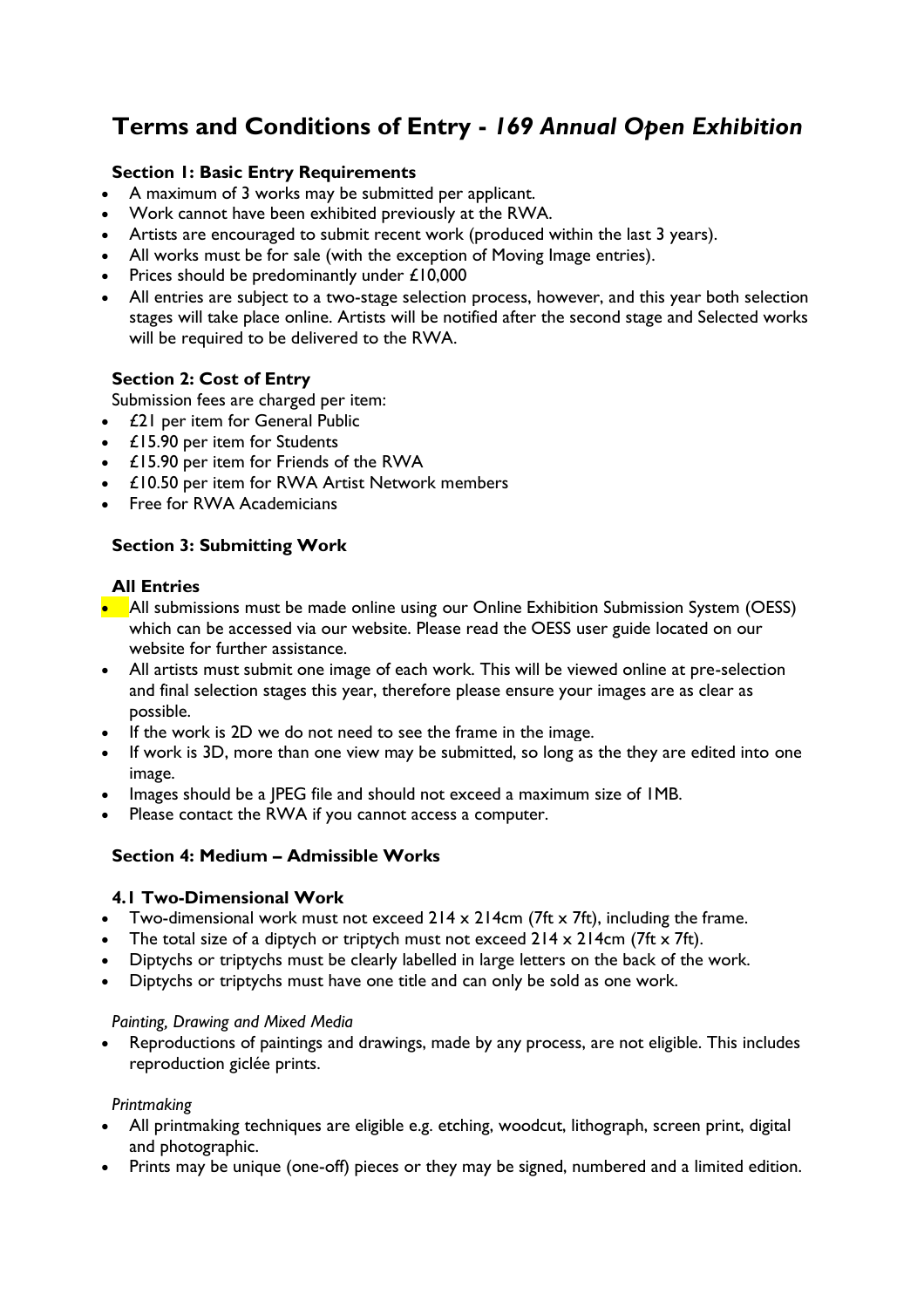- Digital prints are eligible only if it is clear to the selectors that they are original artworks made by the creative use of digital technology and that they are not reproduction prints.
- Artists are permitted to sell unframed multiples of selected work. Please see Section 12: Sale of Work.

#### *Photography*

• Any medium is acceptable, including digital images, photography and photographic processes.

#### *iPad Drawings*

- Digital artwork produced on an iPad is accepted but must be printed and displayed appropriately e.g. if it is framed please see Section 6: Frames and Fixings.
- As per Printmaking it must be made clear to the selectors that they are original artworks made by the creative use of digital technology and that they are not reproduction prints.
- The work should be numbered to denote edition size and as per Printmaking entries you must confirm how many multiples are available for sale.
- iPad drawings cannot be displayed on iPads, unless provided by the artist.
- Reproductions of paintings or drawings are ineligible.

# **4.2 Three-Dimensional Work**

#### *Sculpture*

- The maximum floor space for sculpture is  $Im x Im (3.3 x 3.3 ft)$ .
- Please include any specific display instructions in Special Instructions.
- Artists are permitted to sell multiples of selected work, e.g. bronzes. Please see Section 12: Sale of Work.
- Please note that it may not be possible to display work as requested although we aim to display work as close to the artist's specifications as we can, we cannot guarantee that specific plinth sizes, for example, can be met. The curators' decision is final.
- Sculptures must weigh no more than is safe for two people to lift 50kg (see details on regional transport for further restrictions).
- The dimensions of the RWA lift are 3m height, 3m depth and 2m width.
- The RWA has limited storage space therefore artists may be asked to collect any large / heavy or fragile sculpture that is not hung at the final selection stage before the exhibition opens.
- Please ensure floor- and plinth-based works are stable.
- When submitting sculpture, please consider the health and safety implications of exhibiting work in a public place. Where work is deemed to be a health and safety risk the decision of the RWA is final.

#### *Installation*

- Maximum size must adhere to either 2D or 3D requirements (see above).
- Please note that artists are not permitted to set-up installations in advance and must include full instructions for assembly and display with their entry. All installations are assembled and installed by RWA Technicians.
- Installation components must not weigh more than is safe for two people to lift  $-$  50kg (see details on regional transport for further restrictions).
- The dimensions of the RWA lift are 3m height, 3m depth and 2m width. Installation components over this size must be easily portable, as they will need to be carried up the staircase.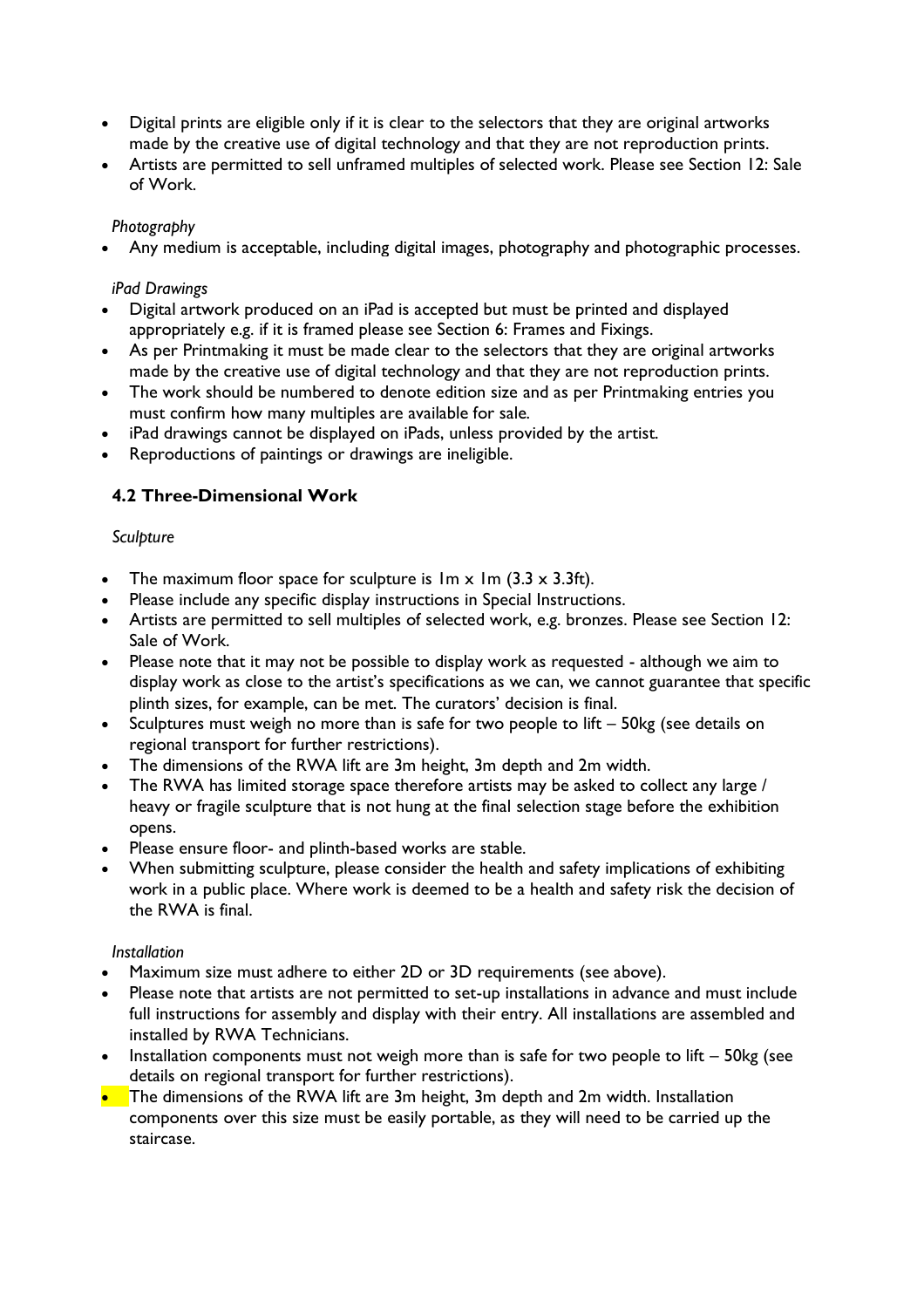- The RWA has limited storage space therefore artists may be asked to collect any large / heavy or fragile sculpture that is not hung at the final selection stage before the exhibition opens Please ensure floor- and plinth-based works are stable.
- Please consider the health and safety implications of exhibiting work in a public place. Where work is deemed to be a health and safety risk the decision of the RWA is final.
- Please contact the RWA if you are unsure if your entry adheres to the Terms and Conditions.

# **4.3 Artist Books**

- Artist books are permitted for entry.
- Please include display instructions in Special Instructions if necessary.

## **4.4 Architecture**

- Architectural entries can incorporate drawings, photography, digital imagery, sketches and plans as well as architectural models.
- For architectural models size restrictions apply as per sculpture.
- Architects can enter as individuals or as a practice. The maximum number of entries applies in both cases.

## **4.5 Moving Image**

How to enter Moving Image Works

- Entries should be made online as per entry guidelines.
- Please include a still image with your submission, and, if possible, a URL to YouTube, Vimeo, etc.
- Entries (by File Transfer or memory stick) must also be received by the RWA by 5pm on Thursday 11 August. If you are posting a memory stick, please clearly label your package 'Submission – 169 AOE' and send FAO Olive Haigh. Files can be transferred using the email address curating@rwa.org.uk

Moving Image Regulations

- Moving image works should be a maximum duration of 10 minutes in length.
- Single screen works or single channel works only.
- All files should be submitted in the following file format: Quicktime Pro. Res. 422 (HD or 1920 x 1080 preferred, aspect ratio 16:9). Files not submitted in this format are not valid.
- Please do not include title screens or credits as part of your file. The RWA will format these in adherence to house style using the information you have entered online. Any additional artists/practitioners/funders that you wish to credit on the work label should be included on your entry under 'Special Instructions'.
- Work will be shown on a flat screen 43inch monitor.

## **Section 5: Works Inadmissible**

- Works in frames or on stretchers to which mirror plates cannot be easily fixed.
- Unframed works on paper that are unframed for reasons that are not aesthetic (see Section 6: Frames and Fixings).
- Reproduction prints which are made to accurately reproduce an already created original image such as a painting, drawing or etching.
- Due to installation limitations, we are unable to accept site-specific work entries.
- Work containing offensive material. Please note that the decision of what constitutes offensive material is at the discretion of the RWA.

## **Section 6: Frames and Fixings**

• All framed work will be hung using mirror plates, therefore please ensure your work is suitably framed.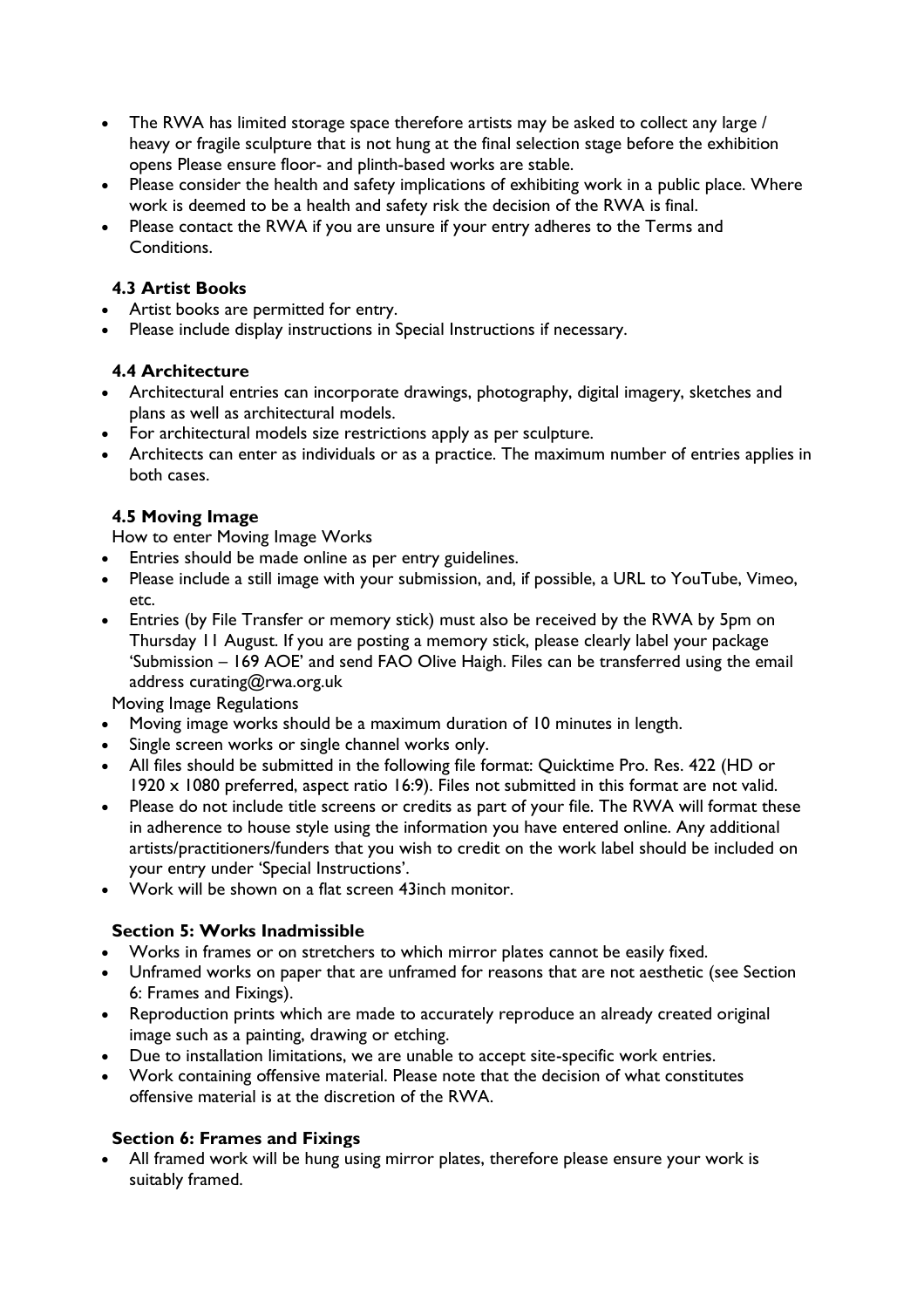- All fixtures must be removed from the back of framed work prior to delivery as remaining fixtures are one of the primary sources of damage to artworks.
- The RWA will attach all relevant fixings to all placed works for hanging.
- Where a work has a metal frame, the artist must include the original fixings with their entry.
- Unframed work is acceptable where the decision has been made for aesthetic reasons.
- Unframed work must include clear instructions for display and the artist must provide the relevant fixings with their entry.
- If the Terms and Conditions state that the artist must submit fixings with the work, please provide these in a clear plastic bag or envelope and attach securely to the back of the work.

## **Section 7: Labelling Your Work**

- Labels must be printed out from the submission system on thin white card for each piece. This enables us to record that your work has entered the building.
- The label should be securely attached to the work with a thin piece of string, preferably with staples or strong tape. Please do not use thick cord, rope or twine as this makes it difficult to tuck the label behind the work once it has been hung.
- The string should be long enough to hang in front of the work when wall or plinth-mounted.
- The artists' name, address and title of work should also be written clearly on the back of the work.
- The top of abstract works should be clearly marked on the back of the work.

#### **Section 8: Delivery and Packaging**

- Works should arrive unwrapped. If you are delivering your work in person there will be space to unwrap your work on delivery. Packaging must then be removed from the RWA by the artist.
- Fragile work may remain wrapped in a way that does not obscure the image during selection.
- If your work is particularly large or heavy, please bring another person to assist wherever possible.

#### **Section 9: International Entries**

- Artists submitting work from overseas must ensure that all customs paperwork is complete and that return documentation is attached to the work.
- The RWA will not take responsibility for liaising with customs or external couriers.
- Work should be suitably packaged for international transport. Work will not be packaged for return by RWA staff.

## **Section 10: Transport Costs**

- Regional transport from London, Exeter and Penzance will be available to book once selection results are available.
- Please note the RWA will not cover any costs associated with the transport of works, including the cost of shipping, import or postage.
- The RWA strongly advises artists against postal submissions and does not accept liability for damages to works whilst in transit or on the premises.
- The RWA will not pack and label work for collection by couriers.

## **Section 11: Confirmation of Results**

- It is the artist's responsibility to check their results online.
- The RWA does NOT send emails confirming results.
- The RWA is not responsible for an artist's failure to receive results.

## **Section 12: Sale of Work**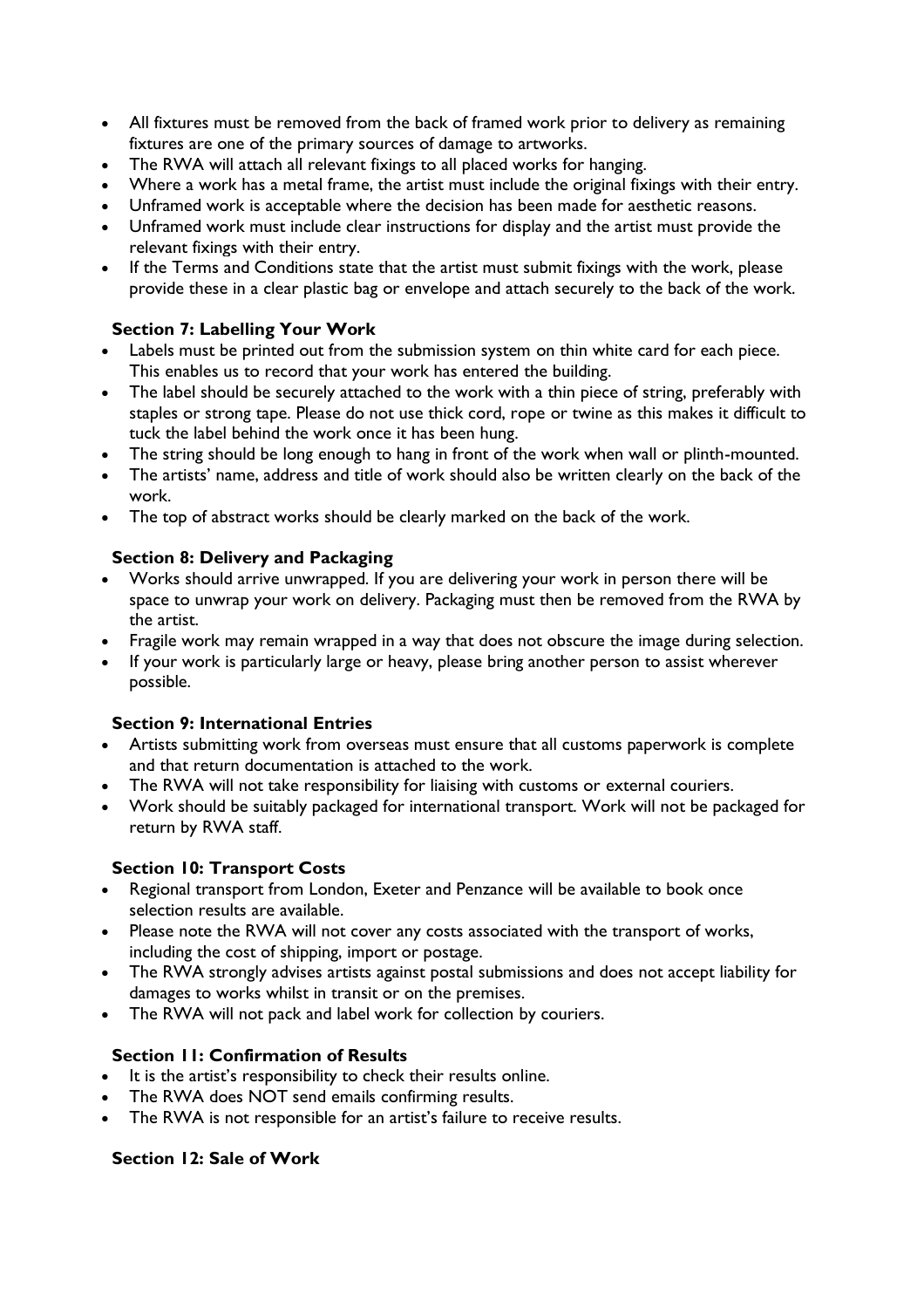Exhibited Artwork

- Selling prices must be rounded to the nearest pound.
- The price stated on your submission is the catalogue selling price and this must include the RWA's commission of 35%+VAT.
- The information you enter online will be used in all pricing documents. Once the online submissions software has been locked this information cannot be changed, therefore please ensure this information is correct at the time of submission.
- Artists will be advised of sales, and payment to the artist will be made at the end of the exhibition, once payment has been received from the purchaser.
- The RWA aims to make payment to the artist within 28 days of the end of the exhibition.
- If an artwork is purchased through the Own Art scheme then please note that we cannot guarantee payment within the stated 28 days.

Multiples of Exhibited Artwork

- Selling prices must be rounded to the nearest pound.
- All multiples of prints are sold unframed. Please ensure the price entered reflects this.
- The price stated on your submission is the catalogue selling price and this must include the RWA's commission of 35%+VAT.
- The information you enter online will be used in all pricing documents. Once the online submissions software has been locked this information cannot be changed, therefore please ensure this information is correct at the time of submission.
- Artists will be informed of orders for unframed prints and sculpture multiples via email once payment is received by the RWA.
- It is the artist's responsibility to mail/deliver the work to the purchaser within 2 weeks of notification email.
- The artist is responsible for all postage or delivery costs.
- Unframed digital prints can only be sold if the exhibited work is a digital print.
- The sale of giclée prints of original artwork is not permitted.

## **Section 13: Collecting Your Work**

- Work can be collected from the RWA on the following dates : Saturday 14<sup>th</sup>, Sunday 15<sup>th</sup> Friday 16th January 2023.
- In order to collect your work please bring with you a form of ID.
- If a third party is collecting work on your behalf, they must bring this with them or a letter or email saying they have permission to collect the work. Work will not be released without this authority.
- Works that have not been collected by 17th Januay 2023 will incur a storage charge of £15 per work per week.
- If any work submitted has not been collected within 3 months after the closing date the RWA shall be entitled to, without prior notice to the artist, sell or otherwise dispose of such works and to devote the proceeds of such sale or other disposition as it may think fit in its absolute discretion.
- Please see Section 3. Medium Sculpture reference separate deadlines for collection of large sculpture.
- If you have arranged for a courier to collect your work, you must email the RWA at least one week in advance at info@rwa.org.uk with details of the collection.
- Collection is not allowed on Sundays.

## **Section 14: Insurance and Damage to Work**

• Exhibitors are responsible for arranging their own insurance to cover damage or loss to their artwork either in transit or whilst at the Academy.